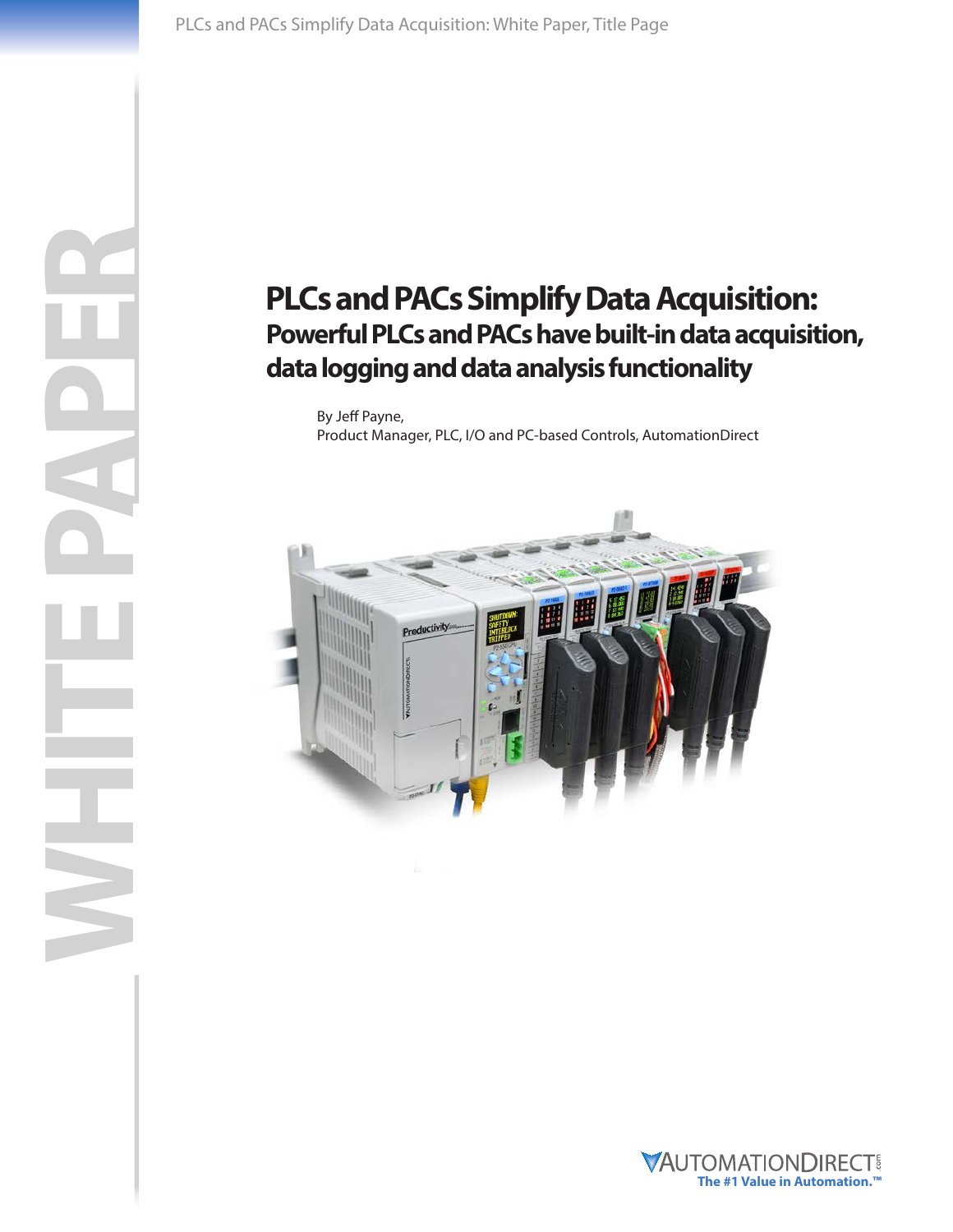Data acquisition, data logging and data analysis are required functions for most modern industrial control systems. The simplest and lowest cost way to provide these functions is often by using the same platform that's providing real-time control namely the PLC or the programmable automation controller (PAC).

A few years ago, this wasn't possible as PLCs lacked the required processing power and data storage capability. But more powerful PLCs and the evolution of PACs has made it possible to perform many data acquisition tasks within the controller—saving money and providing an overall simpler system.

PLCs have been controlling machines and processes for more than 30 years. Demand for data and the need for real-time process information has increased during this time, and continues to grow rapidly in nearly every industry.

End users need intelligence about their processes, machines and manufacturing operations. They need to know about system alarms and events, about process variables, and about production amounts. They need this information to make better manufacturing and business decisions in real time.

Historically, acquisition of and access to this information was available only via applications with high-priced standalone supervisory control and data acquisition (SCADA) systems, third-party software, or expensive PC-based systems. But many modern PLCs and PACs now have built-in data acquisition, data storage and networking capabilities—so accessing this critical information can be as simple as connecting a PLC's Ethernet port to a network, or pulling data from a removable USB mass storage device such as a USB pen drive.

But this hasn't always been the case. In the past, extracting data was a lot more difficult, and much more expensive.

### **Data Acquisition Roots**

Originally, SCADA systems performed monitoring and control of geographically dispersed system such as power transmission lines, oil and gas pipelines, water/ wastewater systems, and the like. Older SCADA systems used remote telemetry unit (RTU) equipment, none of which had much intelligence by today's standards. The term SCADA still conjures images of remote automation equipment installations, but when the term data acquisition is extracted from the acronym, it can take on a different meaning.

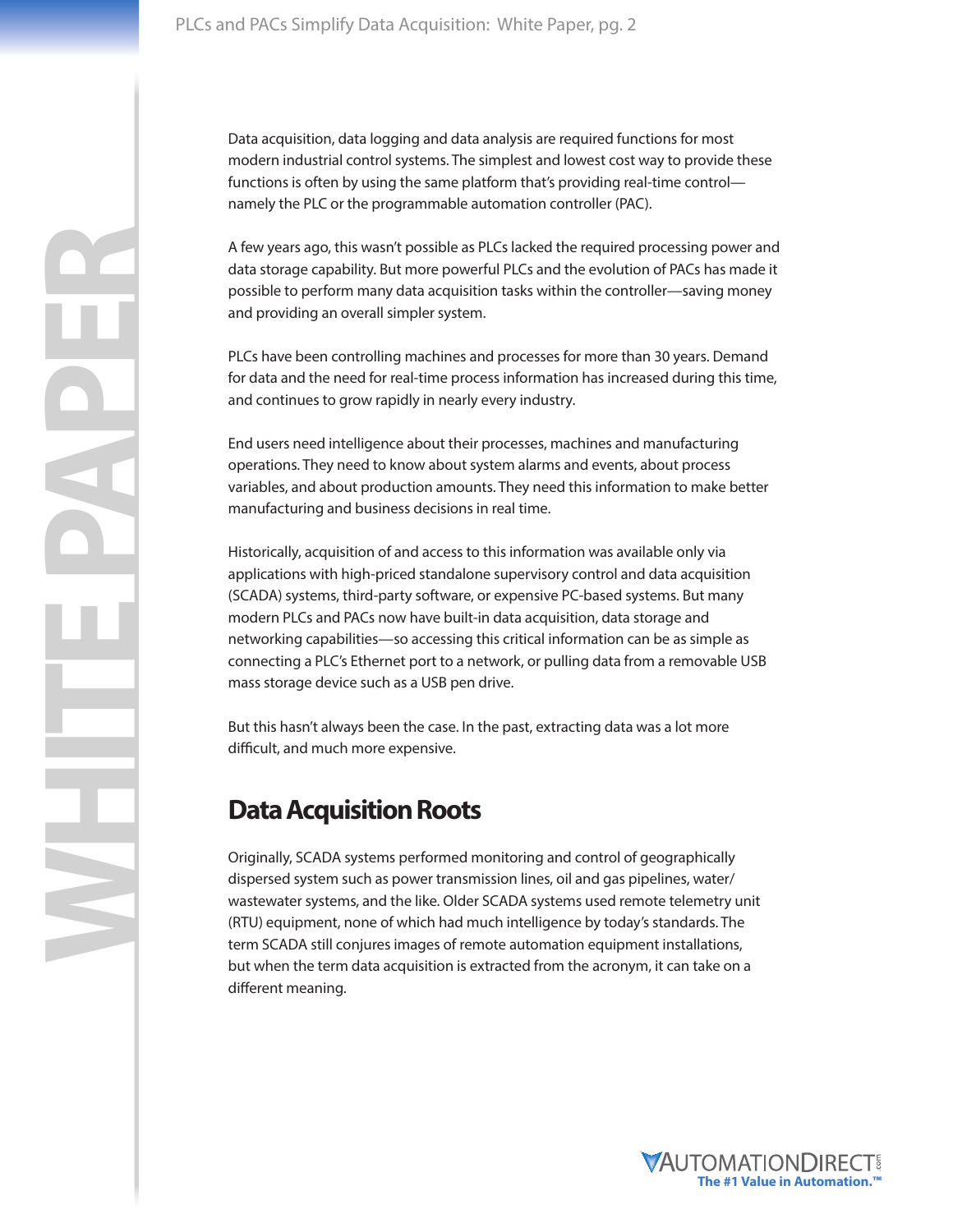Data acquisition systems acquire representations of real-world physical conditions through inputs. Typically, sensors provide measurements that indicate how an object or process behaves under specific conditions. Measured physical parameters can be temperature, pressure, flow, pH, speed, force, sound level, and many other process variables. Other parameters that can become data acquisition system inputs are electrical signal values such as voltage, current, resistance, power and other related variables.

Since there are so many types of real-world parameters that can be measured and analyzed with data acquisition systems, input data almost always requires signal conditioning. Sensors convert physical parameters such as temperature, pressure, and flow to electrical signals. Even though physical parameters become electrical signals, most of the time their values are not consistent or compatible with the circuits that must measure them.

Signal conditioning circuits accept sensor signals, apply the appropriate filtering and scaling, and further process signals if math functions or linearization are required. Many data acquisition input signals are analog, but some are digital, such as pulses that represent item counts or totalizer inputs. Analog signals, however, must be converted to digital using analog-to-digital (A/D) converters. A/D converters convert analog voltage or current signals to digital numbers proportional to the magnitude of



**Image 1. Early data acquisition systems were often associated with widely dispersed assets like this oil and gas pipeline.**

the voltage or current.

Analysis is where data acquisition starts to get tricky. Application requirements define the type and method of data acquisition as well as how collected data are analyzed. For example, a production test engineer may use a portable data logger to run a temperature conformity test on a heat treating furnace to ensure it meets specifications prior to shipment. A quality engineer may extract archived statistical process control data from a historian to ensure that chemical plant products are within spec.

Another basic function of data acquisition is presentation. As with analysis, presentation can be tricky because there are so many methods, choices, and applications. Presentation can take the form of a

temperature readout on a panel meter; a graphical display on a human-machine interface (HMI); or a report generated at the end of a run, shift, week, month or quarter. Presentation is often left to an external system by sending acquired data to a historian or an enterprise resource planning (ERP) system.

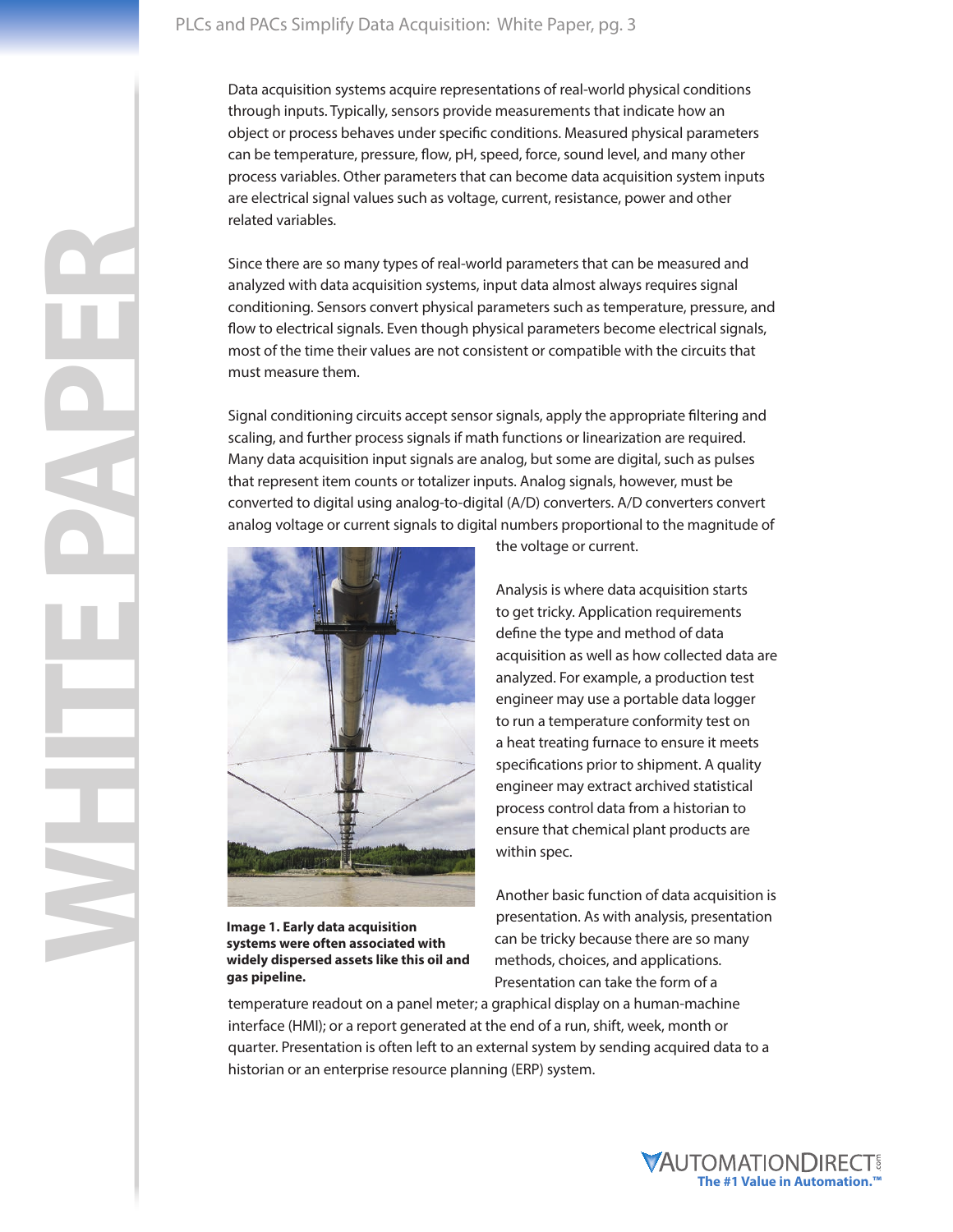Transferring acquired data to analysis and presentation systems can be complex, as can performing those functions within a standalone data acquisition system.

### **Standalone Data Acquisition**

Data logging is one type of data acquisition typically associated with dedicated standalone systems. In many cases, data logging is also associated with temporary configurations such as lab or field testing, where test configurations and locations change frequently.

Product or system design engineers have used data logging in laboratory environments for decades. Field engineers use data logging for many types of temporary data gathering such as system error logging, power quality monitoring, system troubleshooting, commissioning, equipment or process verification, and many other tasks.

## **Typical Data Acquisition Applications**

- **1. Store, set, change and manage recipes**
- **2. Manage inventory**
- **3. Log and analyze production data**
- **4. Track, maintain and archive Key Performance Indicators**
- **5. Enable overall equipment effectiveness programs**
- **6. Log and archive test data**
- **7. Enhance quality control and audit tasks**

#### **Table 1: Typical Data Acquisition Applications**

Microprocessor-based data loggers began to appear around 1975. Instead of measuring and recording parameters individually, multiple readings could be taken in a relatively short period of time by scanning multiple inputs with each scanned signal applied to a measurement circuit. Multiple-input scanning was accomplished using either relays or field-effect transistor (FET) switching, both based on scan and measurement times controlled by the data logging system.

Both relay and FET methods have advantages and drawbacks. Relay scanners have low contact resistance, are suitable for high-voltage applications, have excellent channel-to-channel isolation and voltage stand-off, and shared one simple protection circuit—but they are slow. FET scanners have high resistance when switched, are limited to low voltage applications, and have poor channel-to-channel isolation and voltage stand-off—but they are fast.

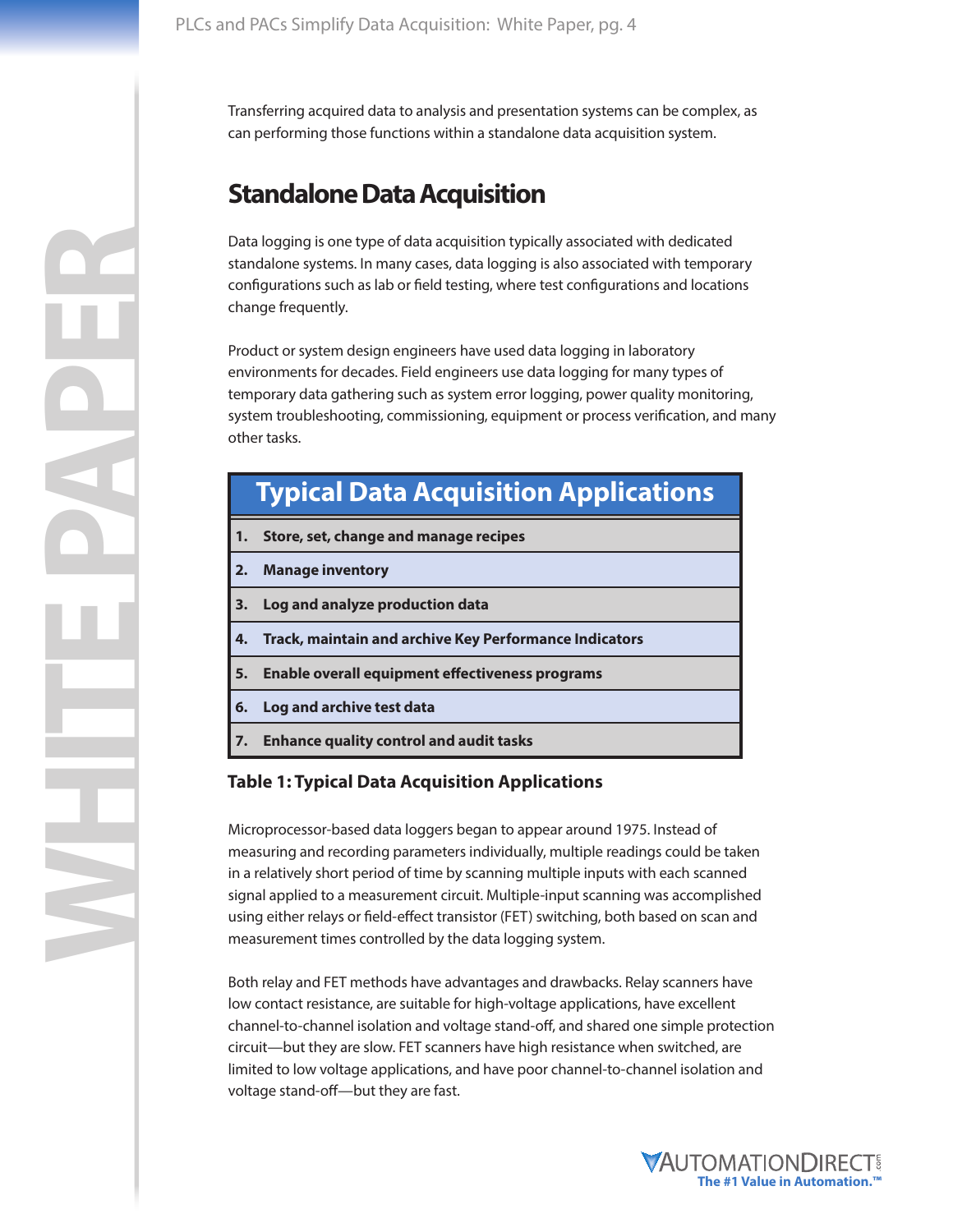

**Image 2. Lab and test environments are a common area for data acquisition systems, often PC-based**

Standalone data logging systems with switched measurement helped pave the way for a specialized field of data acquisition called automatic test equipment (ATE). Although there are differences between ATE and lab or field testing, they share many more similarities. Because of the usefulness of ATE to manufacturing, especially semiconductors and electronics—it developed independently from other forms of data acquisition. Regardless, ATE still shares many similarities and characteristics with other types of data acquisition systems.

Standalone systems still have their place as they can provide power and functionality not available elsewhere. For temporary data logging applications in particular, standalone systems are often the best solution. But in many cases, acquiring data with an existing control system is a better solution.

### **Data Acquisition and Distributed Control**

A DCS typically controls batch and/or continuous processes. Within the context of a DCS, data acquisition can take on several forms. As DCSs began to replace dedicated control computers in continuous processes such as refineries and chemical plants, the meanings of some of these terms began to evolve.

Whereas the purpose of the DCS is to maintain control of the process—the purpose of data acquisition is to measure, analyze, and present. Sensing, signal conditioning and measuring must be done so the DCS can control the process. All that remains to data acquisition is to determine which parameters are meaningful to collect, and then route them to the appropriate channels. This would seem to make a DCS an ideal platform for data acquisition, and in many applications this is the case. If a process is controlled by an existing DCS, many data acquisition functions can be performed within that platform.

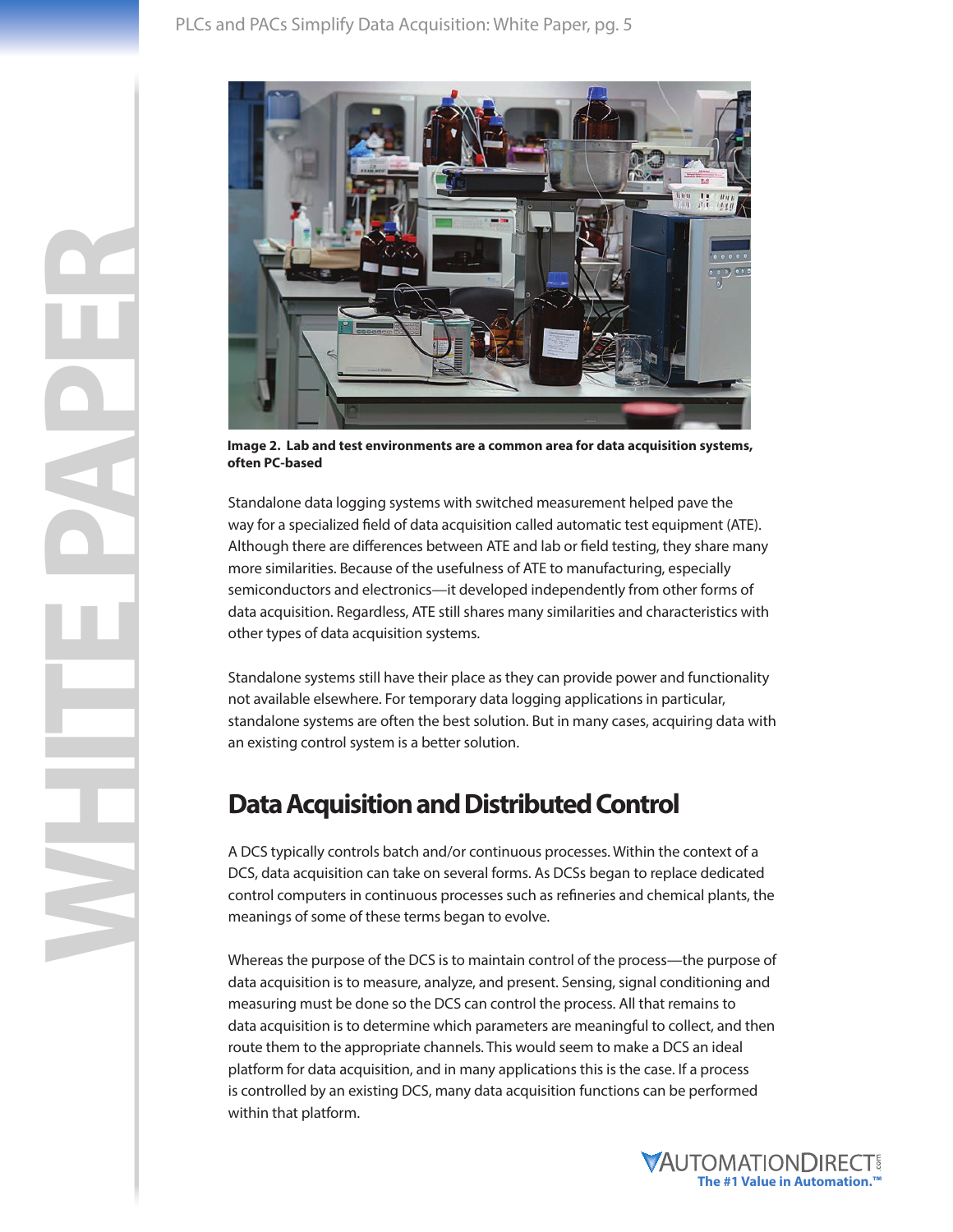For data acquisition functions that can't be performed within the DCS—connectivity options exist to link the DCS to other more specialized and powerful data analysis, reporting and presentation systems.

But for processes not controlled by a DCS—it doesn't make sense to use an expensive, high-powered and complex real-time control system just to perform data acquisition.

### **PC-based Data Acquisition**

Shortly after the personal computer made its debut in the early 1980s, companies began introducing add-on products such as multi-functional data acquisition cards for the PC, disk-based storage units, and PC expansion chassis. PC-based measurement and data acquisition products were originally developed for lab, testing, and product development environments. Although PC-based data acquisition has expanded beyond these applications, they remain primary markets.

PC-based data acquisition is typically accomplished with one or more circuit boards that plug directly into the internal bus of the PC. Advantages of PC plug-in boards include low cost and high speed. Disadvantages include the need for external signal conditioning, difficulty connecting to sensors, low isolation and protection, poor noise rejection, and poor expandability.

The measurement chassis also falls within the PC-based data acquisition category, and it solves the expandability problem. Also typically used for lab and testing scenarios, measurement chassis have good noise rejection and isolation, but they usually cost significantly more than plug-in boards.

Early PC-based data acquisition hardware required extensive programming to interface to data acquisition software. Now, most PC-based data acquisition applications include driver software to communicate with the hardware. The driver software simplifies data acquisition programming because it eliminates the need to use complex commands or register-level programming.

Data acquisition software must necessarily meet end-use criteria. Complex or advanced applications may require custom programming in a development environment such as C++ or Visual Basic. But most applications can be handled by configuring off-the-shelf software programs.

The drawbacks to PC-based data acquisition include the need for a PC, the cost of purchasing the application software, and the annual licensing fees. Long term maintenance and replacement parts for PCs can also be problematic due to the ever evolving nature of the platform. For many applications, these shortcomings can be addressed by using PLC-based data acquisition.

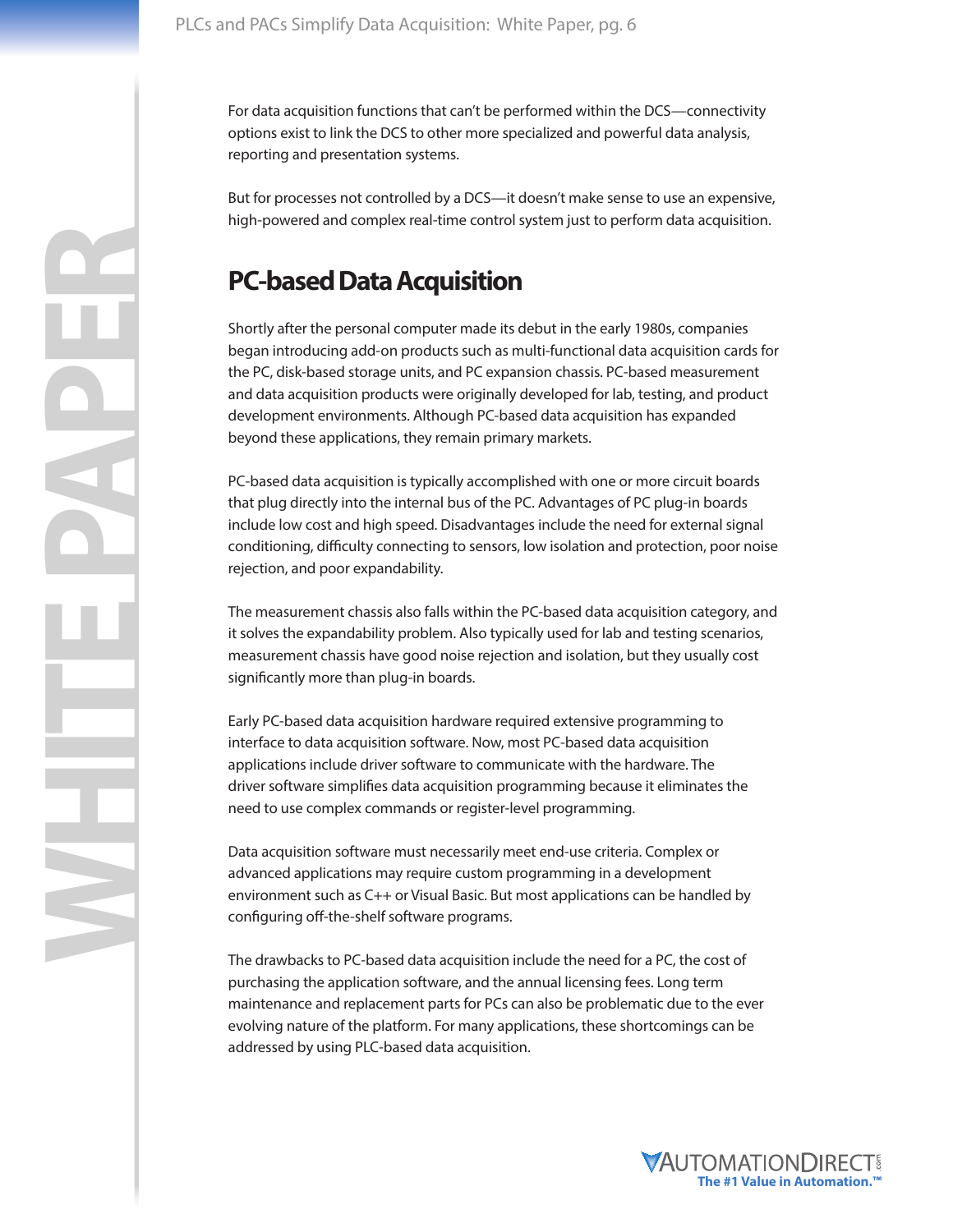# **PLCs and PACs**

Powerful PLCs and PACs are designed to satisfy complex requirements brought on by today's automation application demands. These controllers have evolved into full featured systems that combine much of the functionality of traditional technologies such as SCADA systems, DCSs and PCs.

Many applications that were strictly DCS-based can now be accomplished using the flexibility and functionality of PACs and powerful PLCs. As with DCSs—the sensing, signal conditioning, measuring, and analyzing is done within the controller and it's I/O which is also used to control the process or machine. This double duty approach ensures the lowest overall cost, smallest footprint and simplest data acquisition system. PLCs and PACs perform basic data acquisition as part and parcel of real-time control tasks. Extra I/O can be added to acquire data from areas that don't require control, only monitoring. Data logging can be triggered by an event within the process or scheduled to occur at regular intervals.

Once the data is collected, it can be stored locally at the controller, or it can be transferred to other systems. Data stored locally is usually saved to a USB pen or flash drive.



**Image 3. Modern and powerful PLCs and PACs can perform many of the data acquisition functions formerly reserved for SCADA, PC-based and other systems.** 

Data can be logged in a comma-delimited/comma-separated variable text file, or a tab-delimited file. Users can include a date-and-time stamp and an alias for each data item sent. Data log files can be compressed into zip files that can be archived for easy data management.

Users can view this data using Notepad, Excel, or other applications. Despite the proliferation of specialized data analysis software, Excel remains the most widely used data analysis tool in manufacturing because of its familiarity and because most every user already has Excel installed on his or her PC.

Data transfers from the controller to other systems are typically done by an Ethernet port, which is built-in to most every PLC and PAC nowadays. Popular protocols are

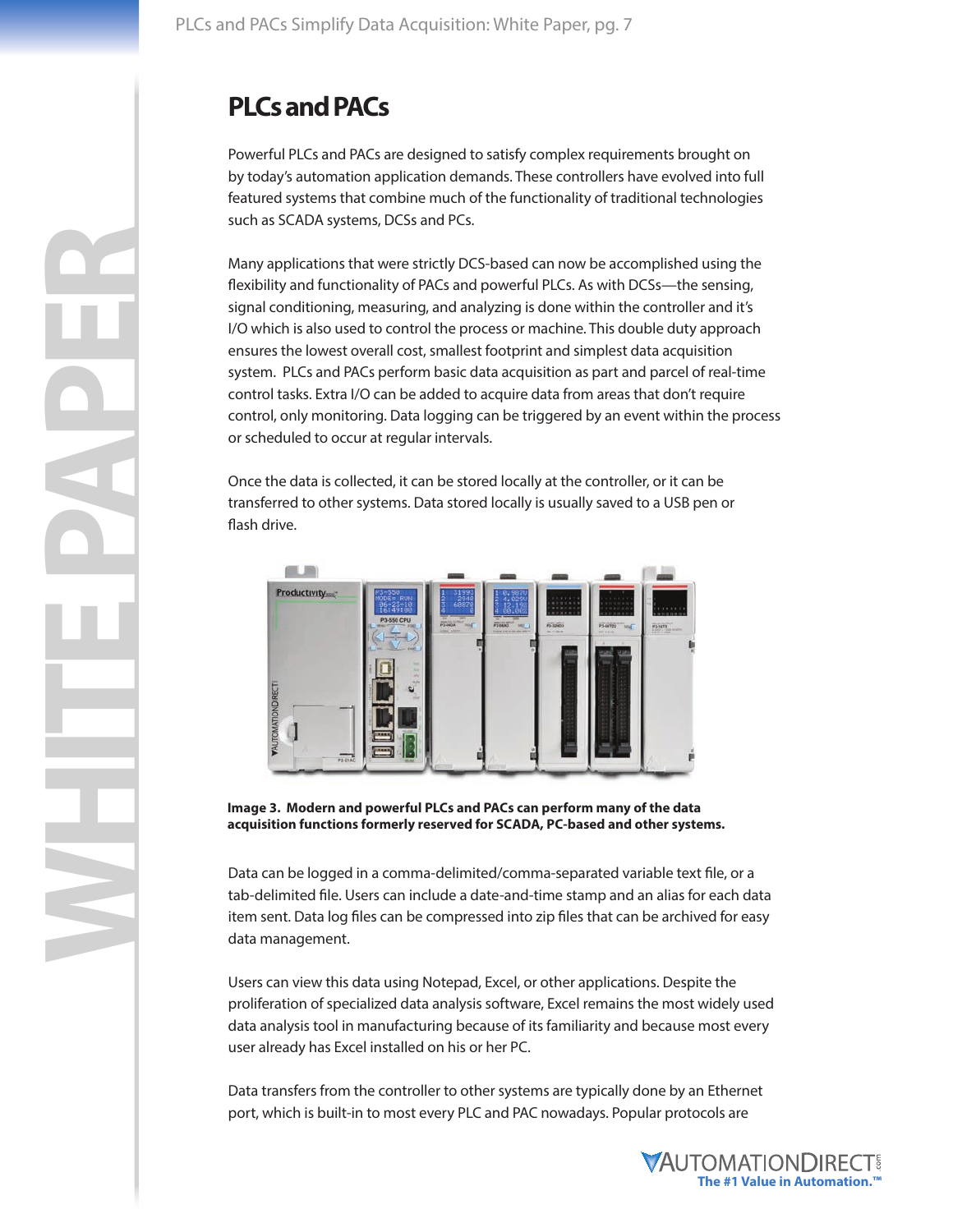supported negating the need to write complex drivers for the transfer of data from the controller to external systems.

Some PLCs and PACs allow users to collect data via connection to networked database servers. Users can collect real-time data from processes or machines on the plant floor and store it in standard Microsoft Access-, SQL server-, or ODBC-compatible databases. Report-by-exception data logging allows direct communication between the controller and the database—giving control of the data logging and storage functions to the controller allows it to send data only when needed in turn greatly reducing network traffic.

### **Benefits of PLC and PAC-Based Data Acquisition**

**1. Performs control and data acquisition with single platform**

**2. Low cost**

**3. Small footprint**

**4. Don't need to buy and learn separate software package**

**5. Don't need to pay software licensing fees**

**6. Doesn't require database programming expertise**

**Table 2: Benefits of PLC and PAC-Based Data Acquisition**

#### **PLC Data Improves Quality**

Associating a timeline to process variables can improve the quality of a product or reveal a quality problem. For example, one company chose a simple data logging method to extract information from the PLC controlling its plastic injection molding process. The company simply connected a removable USB pen drive to the dedicated USB data-out port of the PLC's CPU.

Using the data logging utility within the PLC's software, companies have the capability to capture up to 64 process variable tags from the injection molding application each time they conduct their manual quality control inspections. By using an event bit within the PLC, they can control the exact time the data points are logged onto the USB drive, which allows them to precisely coordinate the data collection with the quality control inspection.

The user combines the process data and the quality control data into a single table in a spreadsheet application. From this table, they can correlate specific conditions and process variables to differentiate between good and bad product quality. After they collect sufficient historical data, they can identify the critical variables that represent the key indicators in their quality management program.